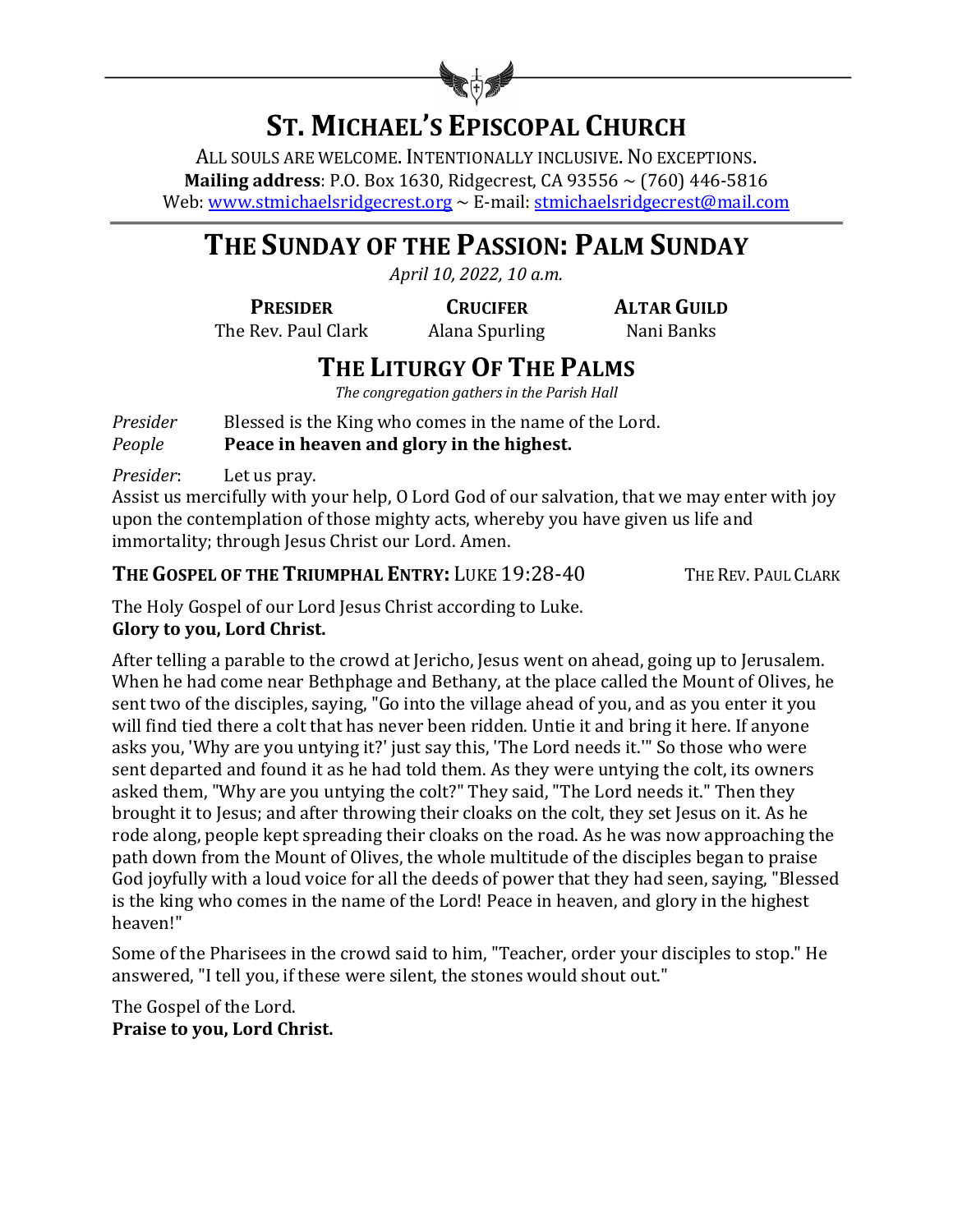# **THE BLESSING OF THE PALMS**

The people raise their palm fronds and crosses to be blessed.

### God be with you. And also with you.

Let us give thanks to the Lord our God. It is right to give God thanks and praise.

It is right to praise you, Almighty God, for the acts of love by which you have redeemed us through your Son Jesus Christ our Lord. On this day he entered the holy city of Jerusalem in triumph, and was proclaimed as King of kings by those who spread their garments and branches of palm along his way. Let these branches be for us signs of his victory, and grant that we who bear them in his name may ever hail him as our King, and follow him in the way that leads to eternal life; who lives and reigns in glory with you and the Holy Spirit, now and for ever. **Amen**.

### **THE PROCESSION OF THE PALMS**

Let us go forth in peace. In the name of Christ. Amen.

**PROCESSIONAL MUSIC**

The congregation processes into the Church

# **THE WORD OF GOD**

**THE COLLECT OF THE DAY** SUNDAY OF THE PASSION: PALM SUNDAY (*BCP* p. 219)

*Presider* The Lord be with you. *People* **And also with you.** 

*Presider* Let us pray.

Almighty and everliving God, in your tender love for the human race you sent your Son our Savior Jesus Christ to take upon him our nature, and to suffer death upon the cross, giving us the example of his great humility: Mercifully grant that we may walk in the way of his suffering, and also share in his resurrection; through Jesus Christ our Lord, who lives and reigns with you and the Holy Spirit, one God, for ever and ever. **Amen**.

*Please be seated.*

## **THE FIRST READING ISAIAH 50:4-9A** SANDY DAVIS

A READING FROM THE PROPHET ISAIAH:

The Lord God has given me the tongue of a teacher, that I may know how to sustain the weary with a word. Morning by morning he wakens--wakens my ear to listen as those who are taught. The Lord God has opened my ear, and I was not rebellious, I did not turn backward. I gave my back to those who struck me, and my cheeks to those who pulled out the beard; I did not hide my face from insult and spitting. The Lord God helps me; therefore I have not been disgraced; therefore I have set my face like flint, and I know that I shall not be put to shame; he who vindicates me is near. Who will contend with me? Let us stand up together. Who are my adversaries? Let them confront me. It is the Lord God who helps me; who will declare me guilty?

Reader Hear what the Spirit is saying to God's people. **People Thanks be to God.**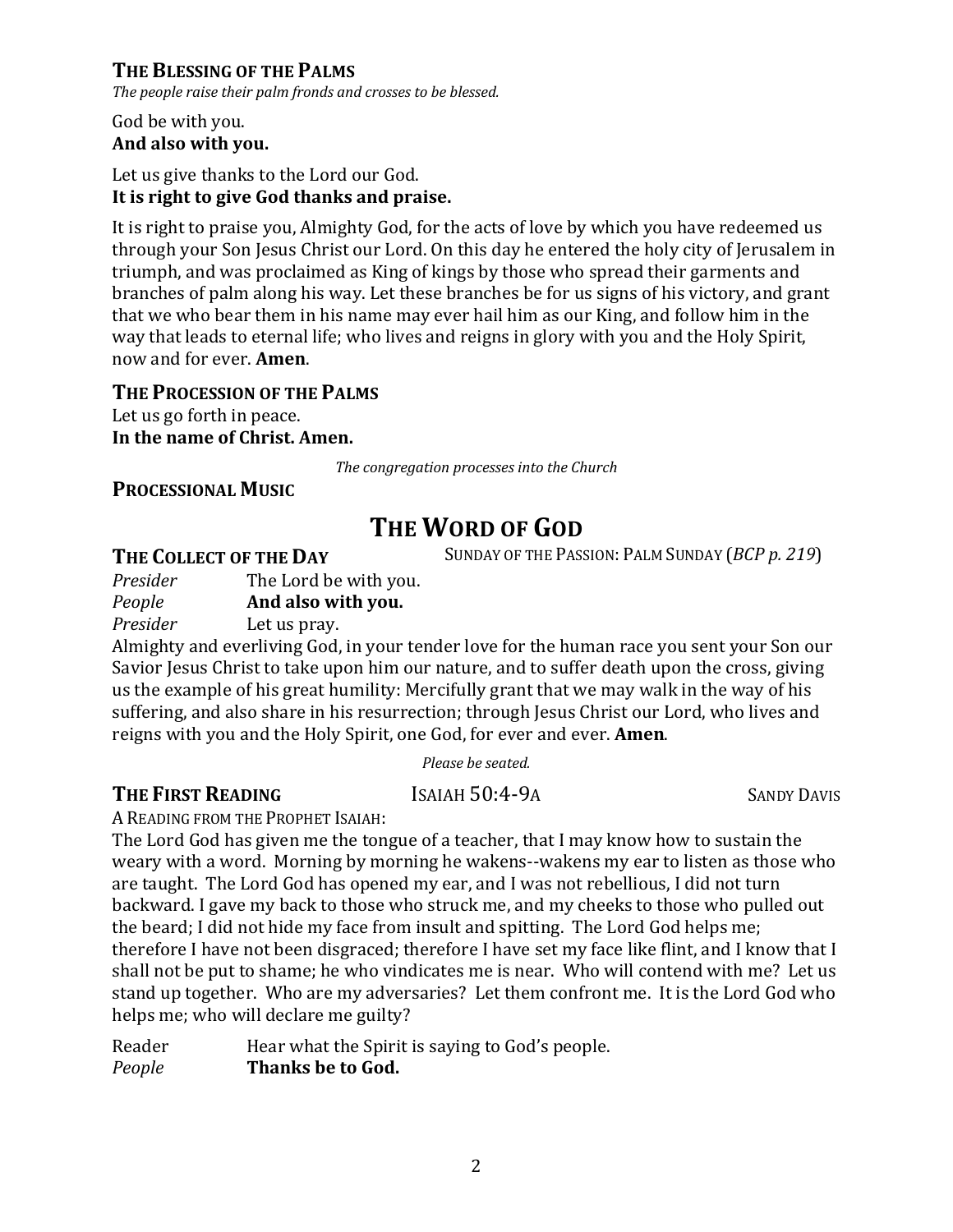### **THE RESPONSE** PSALM 31:9-16 SANDY DAVIS

*Remaining seated, the Leader and the People say the Psalm responsively by whole verse.* 

THE PSALM APPOINTED IS A PORTION OF PSALM 31.

Have mercy on me, O Lord, for I am in trouble;  $*$ 

my eye is consumed with sorrow, and also my throat and my belly.

# For my life is wasted with grief, and my years with sighing; \* my strength fails me because of affliction, and my bones are consumed.

I have become a reproach to all my enemies and even to my neighbors,

a dismay to those of my acquaintance; \*

when they see me in the street they avoid me.

### I am forgotten like a dead man, out of mind; \* I am as useless as a broken pot.

For I have heard the whispering of the crowd; fear is all around;  $*$ they put their heads together against me; they plot to take my life.

### But as for me, I have trusted in you, O Lord.<sup>\*</sup> I have said, "You are my God.

My times are in your hand;  $*$ 

rescue me from the hand of my enemies, and from those who persecute me.

### Make your face to shine upon your servant, \* and in your loving-kindness save me."

### **THE SECOND READING** PHILIPPIANS 2:5-11 SANDY DAVIS

A READING FROM PAUL'S LETTER TO THE PHILIPPIANS.

Let the same mind be in you that was in Christ Jesus, who, though he was in the form of God, did not regard equality with God as something to be exploited, but emptied himself, taking the form of a slave, being born in human likeness. And being found in human form, he humbled himself and became obedient to the point of death--even death on a cross.

Therefore God also highly exalted him and gave him the name that is above every name, so that at the name of Jesus every knee should bend, in heaven and on earth and under the earth, and every tongue should confess that Jesus Christ is Lord, to the glory of God the Father.

| Reader | Hear what the Spirit is saying to God's people. |
|--------|-------------------------------------------------|
| People | Thanks be to God.                               |

# **THE PASSION GOSPEL** *Please remain seated* LUKE 22:14-23:56

The Passion is read by three voices

1. The Narrator CASSIDI REESE 2. Jesus: ALANA SPURLING 3. Reader for all other voices: RICHARD HENDRICKS *Parts* in **bold** are said by the congregation as a whole

- *Narrator* Hear the passion of Our Lord Jesus Christ, according to Luke. When the hour came, Jesus took his place at the table, and the apostles with him. He said to them, *Jesus* I have eagerly desired to eat this Passover with you before I suffer; for I tell you,
- I will not eat it until it is fulfilled in the kingdom of God.
- *Narrator* Then he took a cup, and after giving thanks he said,
- *Jesus* Take this and divide it among yourselves; for I tell you that from now on I will not drink of the fruit of the vine until the kingdom of God comes.
- *Narrator* Then he took a loaf of bread, and when he had given thanks, he broke it and gave it to them, saying,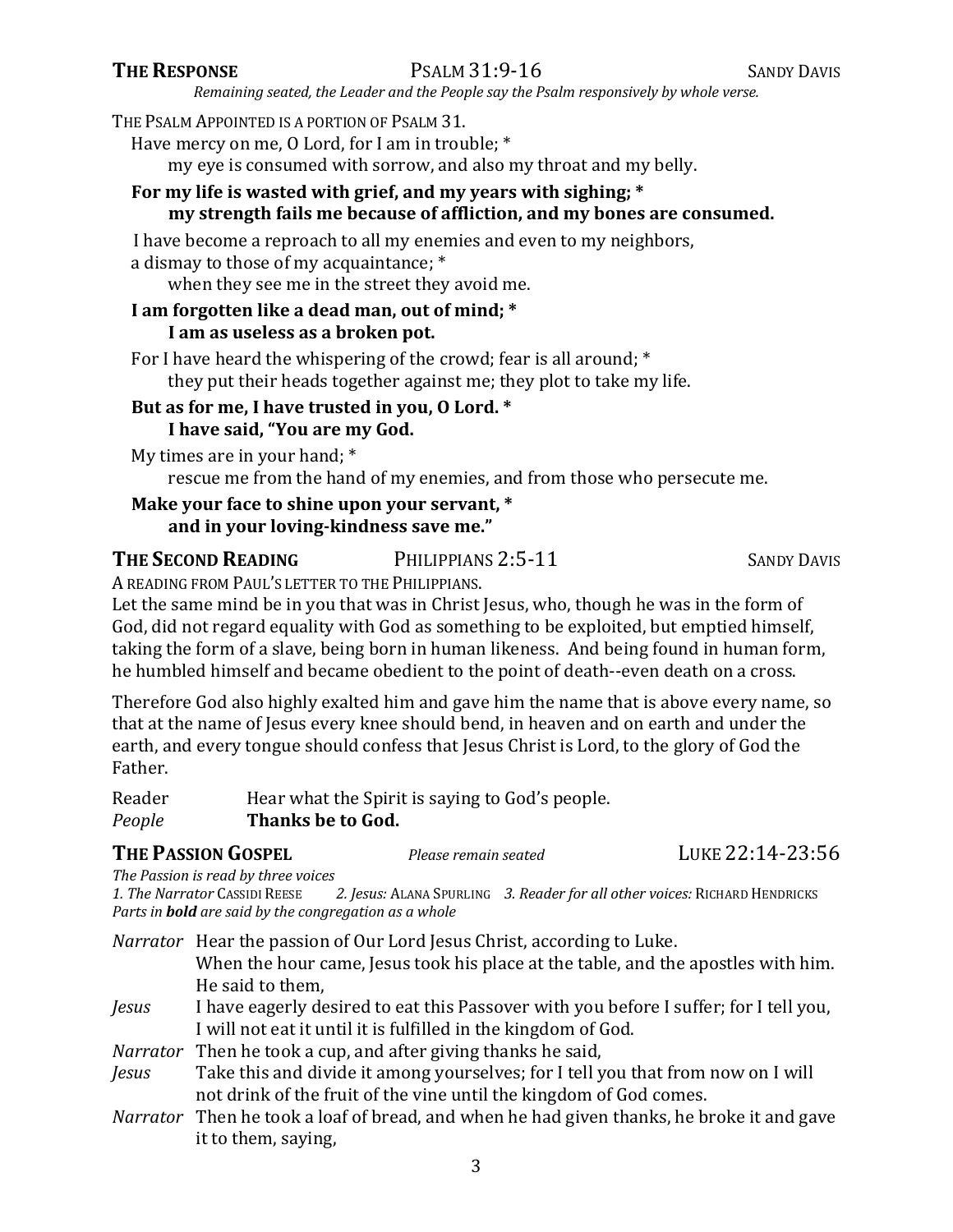*Jesus* This is my body, which is given for you. Do this in remembrance of me.

*Narrator* And he did the same with the cup after supper, saying,

- *Jesus* This cup that is poured out for you is the new covenant in my blood. But see, the one who betrays me is with me, and his hand is on the table. For the Son of Man is going as it has been determined, but woe to that one by whom he is betrayed!
- *Narrator* Then they began to ask one another, which one of them it could be who would do this. A dispute also arose among them as to which one of them was to be regarded as the greatest. But he said to them,
- *Jesus* The kings of the Gentiles lord it over them; and those in authority over them are called benefactors. But not so with you; rather the greatest among you must become like the youngest, and the leader like one who serves. For who is greater, the one who is at the table or the one who serves? Is it not the one at the table? But I am among you as one who serves. You are those who have stood by me in my trials; and I confer on you, just as my Father has conferred on me, a kingdom, so that you may eat and drink at my table in my kingdom, and you will sit on thrones judging the twelve tribes of Israel.

Simon, Simon, listen! Satan has demanded to sift all of you like wheat, but I have prayed for you that your own faith may not fail; and you, when once you have turned back, strengthen your brothers.

*Narrator* And Simon Peter said to Jesus,

*Reader* Lord, I am ready to go with you to prison and to death!

*Narrator* Jesus said, 

*Jesus* I tell you, Peter, the cock will not crow this day, until you have denied three times that you know me.

*Narrator* Jesus said to them,

*Jesus* When I sent you out without a purse, bag, or sandals, did you lack anything? *Narrator* They said, 

*All* **No, not a thing.** 

*Narrator* He said to them,

*Jesus* But now, the one who has a purse must take it, and likewise a bag. And the one who has no sword must sell his cloak and buy one. For I tell you, this scripture must be fulfilled in me, 'And he was counted among the lawless'; and indeed what is written about me is being fulfilled.

*Narrator* They said, 

*Reader* Lord, look, here are two swords.

*Narrator* He replied,

*Jesus* It is enough.

*Narrator* He came out and went, as was his custom, to the Mount of Olives; and the disciples followed him. When he reached the place, he said to them,

*Jesus* Pray that you may not come into the time of trial.

*Narrator* Then he withdrew from them about a stone's throw, knelt down, and prayed,

*Jesus* Father, if you are willing, remove this cup from me; yet, not my will but yours be done. 

- *Narrator* Then an angel from heaven appeared to him and gave him strength. In his anguish he prayed more earnestly, and his sweat became like great drops of blood falling down on the ground. When he got up from prayer, he came to the disciples and found them sleeping because of grief, and he said to them,
- *Jesus* Why are you sleeping? Get up and pray that you may not come into the time of trial.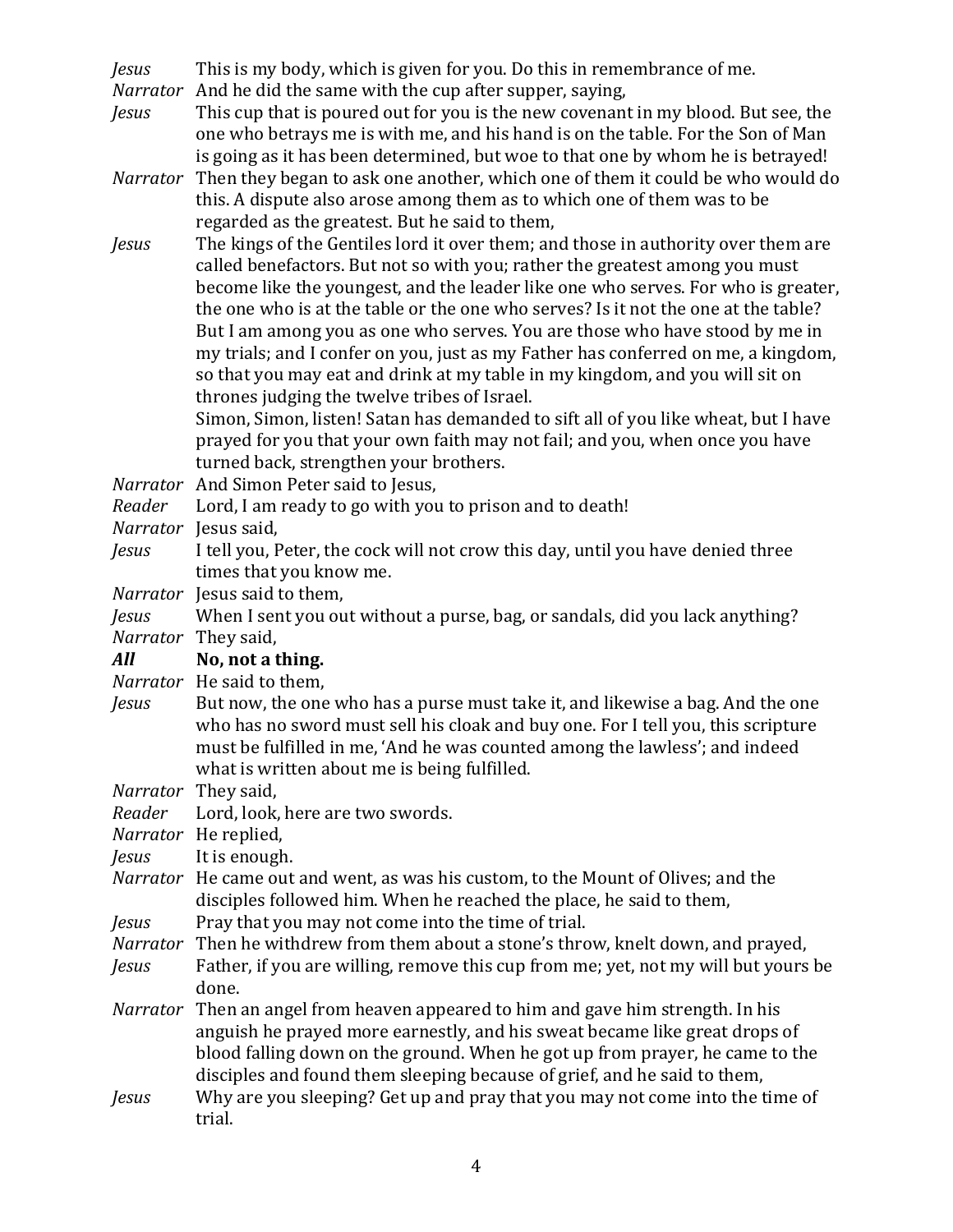|                    | Narrator While he was still speaking, suddenly a crowd came, and the one called Judas,<br>one of the twelve, was leading them. He approached Jesus to kiss him; but Jesus<br>said to him, |  |  |
|--------------------|-------------------------------------------------------------------------------------------------------------------------------------------------------------------------------------------|--|--|
| <i>Jesus</i>       | Judas, is it with a kiss that you are betraying the Son of Man?                                                                                                                           |  |  |
|                    | Narrator When those who were around him saw what was coming, they asked,                                                                                                                  |  |  |
| All                | Lord, should we strike with the sword?                                                                                                                                                    |  |  |
|                    | Narrator Then one of them struck the slave of the high priest and cut off his right ear. But                                                                                              |  |  |
|                    | Jesus said,                                                                                                                                                                               |  |  |
| <i>Jesus</i>       | No more of this!                                                                                                                                                                          |  |  |
|                    | Narrator And he touched his ear and healed him. Then Jesus said to the chief priests, the                                                                                                 |  |  |
|                    | officers of the temple police, and the elders who had come for him,                                                                                                                       |  |  |
| <i>Jesus</i>       | Have you come out with swords and clubs as if I were a bandit? When I was with                                                                                                            |  |  |
|                    | you day after day in the temple, you did not lay hands on me. But this is your                                                                                                            |  |  |
|                    | hour, and the power of darkness!                                                                                                                                                          |  |  |
| Narrator           | Then they seized him and led him away, bringing him into the high priest's                                                                                                                |  |  |
|                    | house. But Peter was following at a distance. When they had kindled a fire in the                                                                                                         |  |  |
|                    | middle of the courtyard and sat down together, Peter sat among them. Then a                                                                                                               |  |  |
|                    | servant-girl, seeing him in the firelight, stared at him and said,                                                                                                                        |  |  |
| Reader             | This man also was with him.                                                                                                                                                               |  |  |
| Narrator<br>Reader | But he denied it, saying,                                                                                                                                                                 |  |  |
|                    | Woman, I do not know him.                                                                                                                                                                 |  |  |
| Reader             | Narrator A little later someone else, on seeing him, said,<br>You also are one of them.                                                                                                   |  |  |
| Narrator           | But Peter said,                                                                                                                                                                           |  |  |
| Reader             | Man, I am not!                                                                                                                                                                            |  |  |
| <b>Narrator</b>    | Then about an hour later still another kept insisting,                                                                                                                                    |  |  |
| Reader             | Surely this man also was with him; for he is a Galilean.                                                                                                                                  |  |  |
| Narrator           | But Peter said,                                                                                                                                                                           |  |  |
| Reader             | Man, I do not know what you are talking about!                                                                                                                                            |  |  |
| Narrator           | At that moment, while he was still speaking, the cock crowed. The Lord turned                                                                                                             |  |  |
|                    | and looked at Peter. Then Peter remembered the word of the Lord, how he had                                                                                                               |  |  |
|                    | said to him, 'Before the cock crows today, you will deny me three times.' And he                                                                                                          |  |  |
|                    | went out and wept bitterly.                                                                                                                                                               |  |  |
|                    | Now the men who were holding Jesus began to mock him and beat him; they also                                                                                                              |  |  |
|                    | blindfolded him and kept asking him,                                                                                                                                                      |  |  |
| All                | Prophesy! Who is it that struck you?                                                                                                                                                      |  |  |
| Narrator           | They kept heaping many other insults on him. When day came, the assembly of                                                                                                               |  |  |
|                    | the elders of the people, both chief priests and scribes, gathered together, and                                                                                                          |  |  |
|                    | they brought him to their council. They said,                                                                                                                                             |  |  |
| All                | If you are the Messiah, tell us.                                                                                                                                                          |  |  |
|                    | Narrator Jesus replied,                                                                                                                                                                   |  |  |
| Jesus              | If I tell you, you will not believe; and if I question you, you will not answer. But                                                                                                      |  |  |
|                    | from now on the Son of Man will be seated at the right hand of the power of God.                                                                                                          |  |  |
|                    | Narrator All of them asked,                                                                                                                                                               |  |  |
| All                | Are you, then, the Son of God?                                                                                                                                                            |  |  |
|                    | Narrator He said to them,                                                                                                                                                                 |  |  |
| <i>Jesus</i>       | You say that I am.                                                                                                                                                                        |  |  |
|                    | Narrator Then they said,                                                                                                                                                                  |  |  |
| All                | What further testimony do we need?<br>We have heard it ourselves from his own lips!                                                                                                       |  |  |
|                    |                                                                                                                                                                                           |  |  |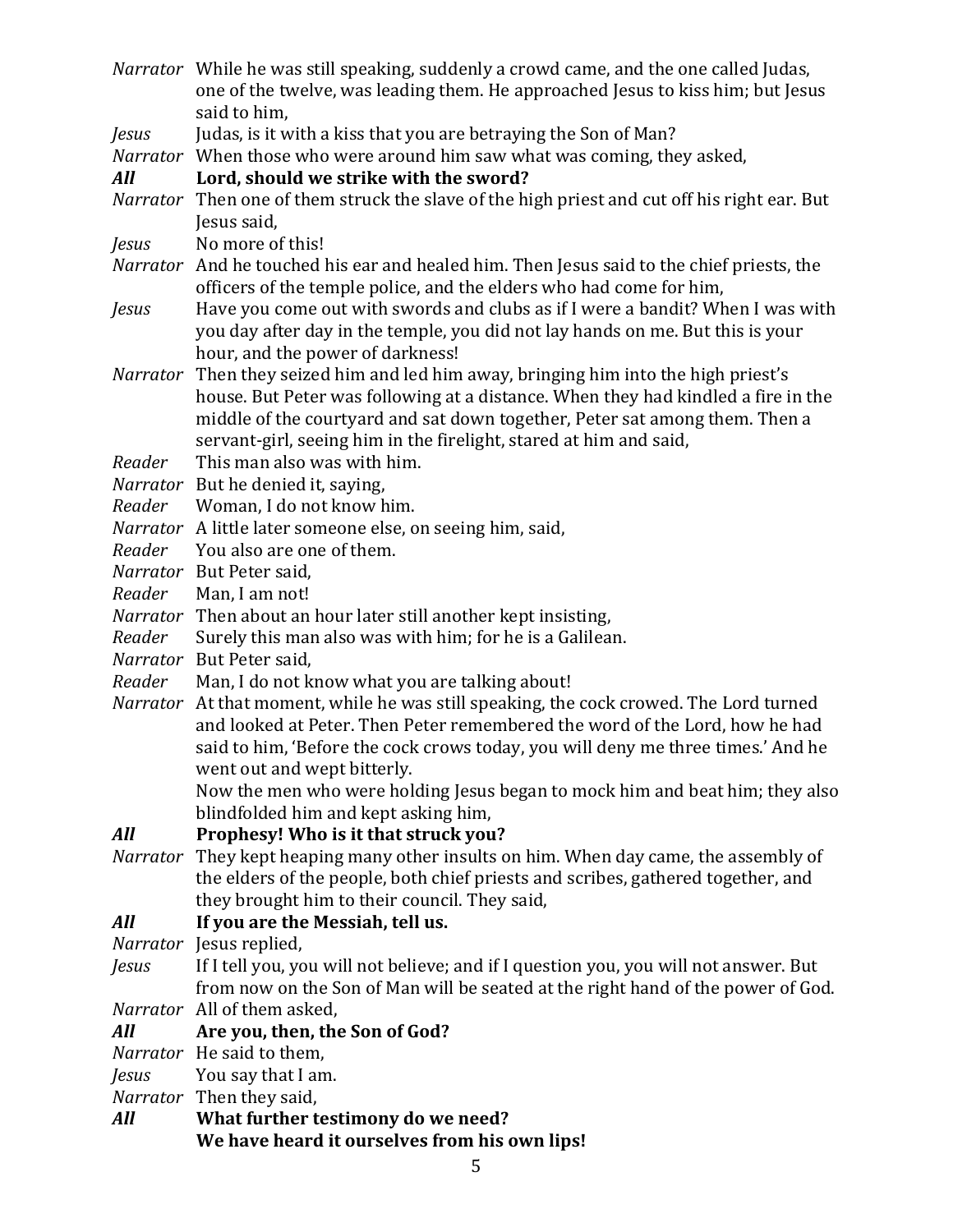- *Narrator* Then the assembly rose as a body and brought Jesus before Pilate. They began to accuse him, saying,
- All We found this man perverting our nation, forbidding us to pay taxes to the emperor, and saying that he himself is the Messiah, a king.

*Narrator* Then Pilate asked him.

*Reader* Are you the king of the Jews?

*Narrator* He answered,

*Jesus* You say so.

- *Narrator* Then Pilate said to the chief priests and the crowds,
- *Pilate* I find no basis for an accusation against this man.

*Narrator* But they were insistent and said,

- All **He** stirs up the people by teaching throughout all Judea, from Galilee where he began even to this place.
- *Narrator* When Pilate heard this, he asked whether the man was a Galilean. And when he learned that he was under Herod's jurisdiction, he sent him off to Herod, who was himself in Jerusalem at that time. When Herod saw Jesus, he was very glad, for he had been wanting to see him for a long time, because he had heard about him and was hoping to see him perform some sign. He questioned him at some length, but Jesus gave him no answer. The chief priests and the scribes stood by, vehemently accusing him. Even Herod with his soldiers treated him with contempt and mocked him; then he put an elegant robe on him, and sent him back to Pilate. That same day Herod and Pilate became friends with each other; before this they had been enemies. Pilate then called together the chief priests, the leaders, and the people, and said to them,
- *Reader* You brought me this man as one who was perverting the people; and here I have examined him in your presence and have not found this man guilty of any of your charges against him. Neither has Herod, for he sent him back to us. Indeed, he has done nothing to deserve death. I will therefore have him flogged and release him.

*Narrator* Then they all shouted out together,

## All **Away** with this fellow! Release Barabbas for us!

*Narrator* Barabbas was a man who had been put in prison for an insurrection that had taken place in the city, and for murder. Pilate, wanting to release Jesus, addressed them again; but they kept shouting,

## All **Crucify**, crucify him!

- *Narrator* A third time he said to them,
- *Reader* Why, what evil has he done? I have found in him no ground for the sentence of death; I will therefore have him flogged and then release him.
- *Narrator* But they kept urgently demanding with loud shouts that he should be crucified; and their voices prevailed. So Pilate gave his verdict that their demand should be granted. He released the man they asked for, the one who had been put in prison for insurrection and murder, and he handed Jesus over as they wished. As they led him away, they seized a man, Simon of Cyrene, who was coming from the country, and they laid the cross on him, and made him carry it behind Jesus. A great number of the people followed him, and among them were women who were beating their breasts and wailing for him. But Jesus turned to them and said,
- *Jesus* Daughters of Jerusalem, do not weep for me, but weep for yourselves and for your children. For the days are surely coming when they will say, 'Blessed are the barren, and the wombs that never bore, and the breasts that never nursed.'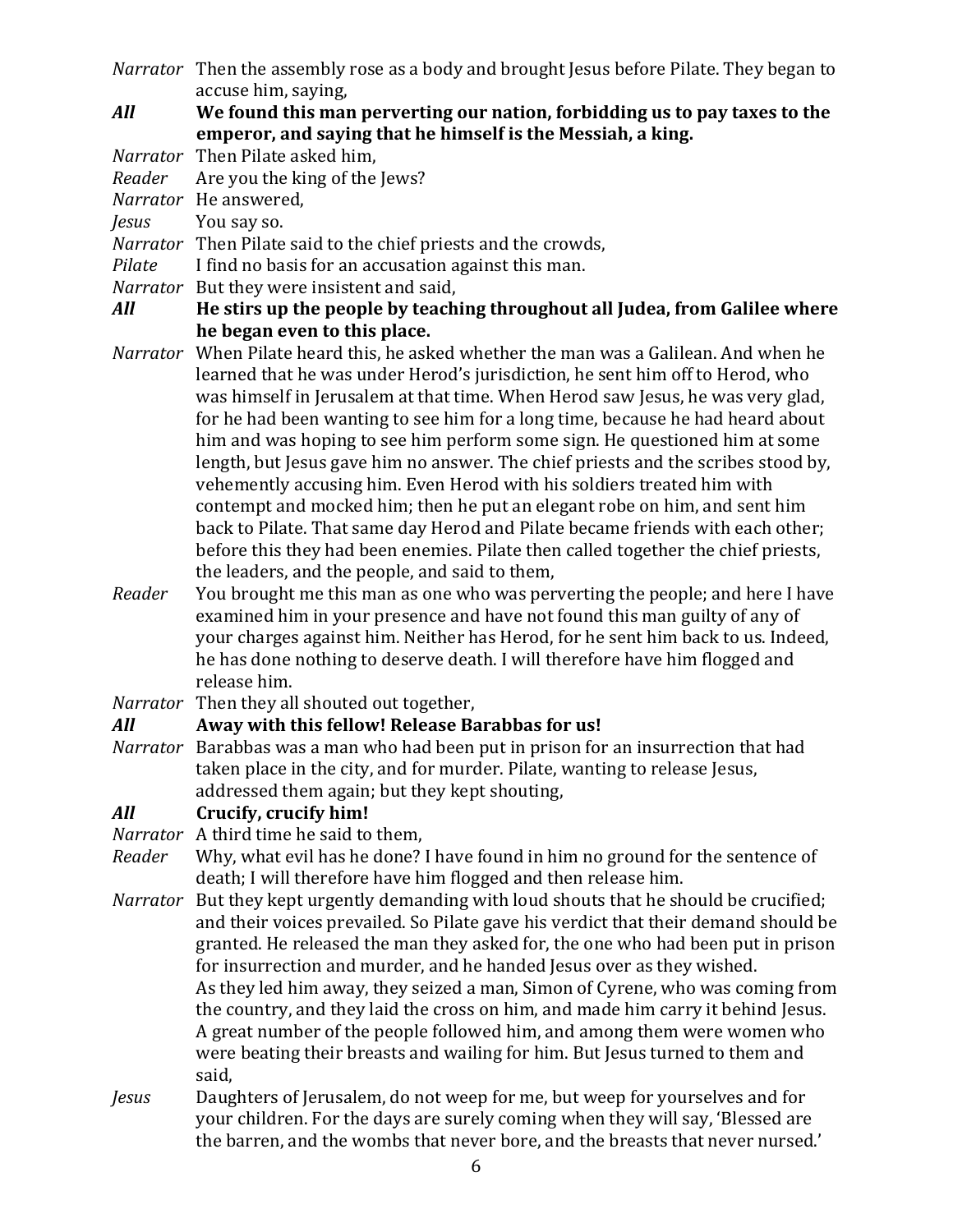Then they will begin to say to the mountains, 'Fall on us'; and to the hills, 'Cover us.' For if they do this when the wood is green, what will happen when it is dry? *Narrator* Two others also, who were criminals, were led away to be put to death with him.

# THE CONGREGATION STANDS AS ABLE.

|                          | Narrator When they came to the place that is called The Skull, they crucified Jesus there<br>with the criminals, one on his right and one on his left. Then Jesus said,                                                   |  |  |  |
|--------------------------|---------------------------------------------------------------------------------------------------------------------------------------------------------------------------------------------------------------------------|--|--|--|
| <b>Jesus</b><br>Narrator | Father, forgive them; for they do not know what they are doing.<br>And they cast lots to divide his clothing. And the people stood by, watching; but                                                                      |  |  |  |
| All                      | the leaders scoffed at him, saying,<br>He saved others; let him save himself if he is the Messiah of God, his chosen<br>one!                                                                                              |  |  |  |
| Narrator                 | The soldiers also mocked him, coming up and offering him sour wine, and<br>saying,                                                                                                                                        |  |  |  |
| All                      | If you are the King of the Jews, save yourself!                                                                                                                                                                           |  |  |  |
| Narrator                 | There was also an inscription over him, 'This is the King of the Jews.' One of the<br>criminals who were hanged there kept deriding him and saying,                                                                       |  |  |  |
| Reader                   | Are you not the Messiah? Save yourself and us!                                                                                                                                                                            |  |  |  |
| Narrator                 | But the other rebuked him, saying,                                                                                                                                                                                        |  |  |  |
| Reader                   | Do you not fear God, since you are under the same sentence of condemnation?<br>And we indeed have been condemned justly, for we are getting what we deserve<br>for our deeds, but this man has done nothing wrong.        |  |  |  |
| Narrator                 | Then he said,                                                                                                                                                                                                             |  |  |  |
| Reader                   | Jesus, remember me when you come into your kingdom.                                                                                                                                                                       |  |  |  |
| Narrator                 | Jesus replied,                                                                                                                                                                                                            |  |  |  |
| <i>Jesus</i>             | Truly I tell you, today you will be with me in Paradise.                                                                                                                                                                  |  |  |  |
| <b>Narrator</b>          | It was now about noon, and darkness came over the whole land until three in the<br>afternoon, while the sun's light failed; and the curtain of the temple was torn in<br>two. Then Jesus, crying with a loud voice, said, |  |  |  |
| <i>Jesus</i>             | Father, into your hands I commend my spirit.                                                                                                                                                                              |  |  |  |
|                          | A PROFOUND MOMENT OF SILENCE IS OBSERVED.                                                                                                                                                                                 |  |  |  |
|                          | Narrator Having said this, he breathed his last. When the centurion saw what had taken<br>place, he praised God and said,                                                                                                 |  |  |  |
| Reader                   | Certainly this man was innocent.                                                                                                                                                                                          |  |  |  |
| Narrator                 | And when all the crowds who had gathered there for this spectacle saw what                                                                                                                                                |  |  |  |
|                          | had taken place, they returned home, beating their breasts. But all his                                                                                                                                                   |  |  |  |
|                          | acquaintances, including the women who had followed him from Galilee, stood at<br>a distance, watching these things.                                                                                                      |  |  |  |
| <b>Narrator</b>          | Now there was a good and righteous man named Joseph, who, though a member                                                                                                                                                 |  |  |  |
|                          | of the council, had not agreed to their plan and action. He came from the Jewish                                                                                                                                          |  |  |  |
|                          | town of Arimathea, and he was waiting expectantly for the kingdom of God. This                                                                                                                                            |  |  |  |
|                          | man went to Pilate and asked for the body of Jesus. Then he took it down,                                                                                                                                                 |  |  |  |
|                          | wrapped it in a linen cloth, and laid it in a rock-hewn tomb where no one had                                                                                                                                             |  |  |  |
|                          | ever been laid. It was the day of Preparation, and the sabbath was beginning. The                                                                                                                                         |  |  |  |
|                          | women who had come with him from Galilee followed, and they saw the tomb                                                                                                                                                  |  |  |  |
|                          | and how his body was laid. Then they returned, and prepared spices and                                                                                                                                                    |  |  |  |
|                          | ointments. On the sabbath they rested according to the commandment.                                                                                                                                                       |  |  |  |

Please be seated and observe a period of silence.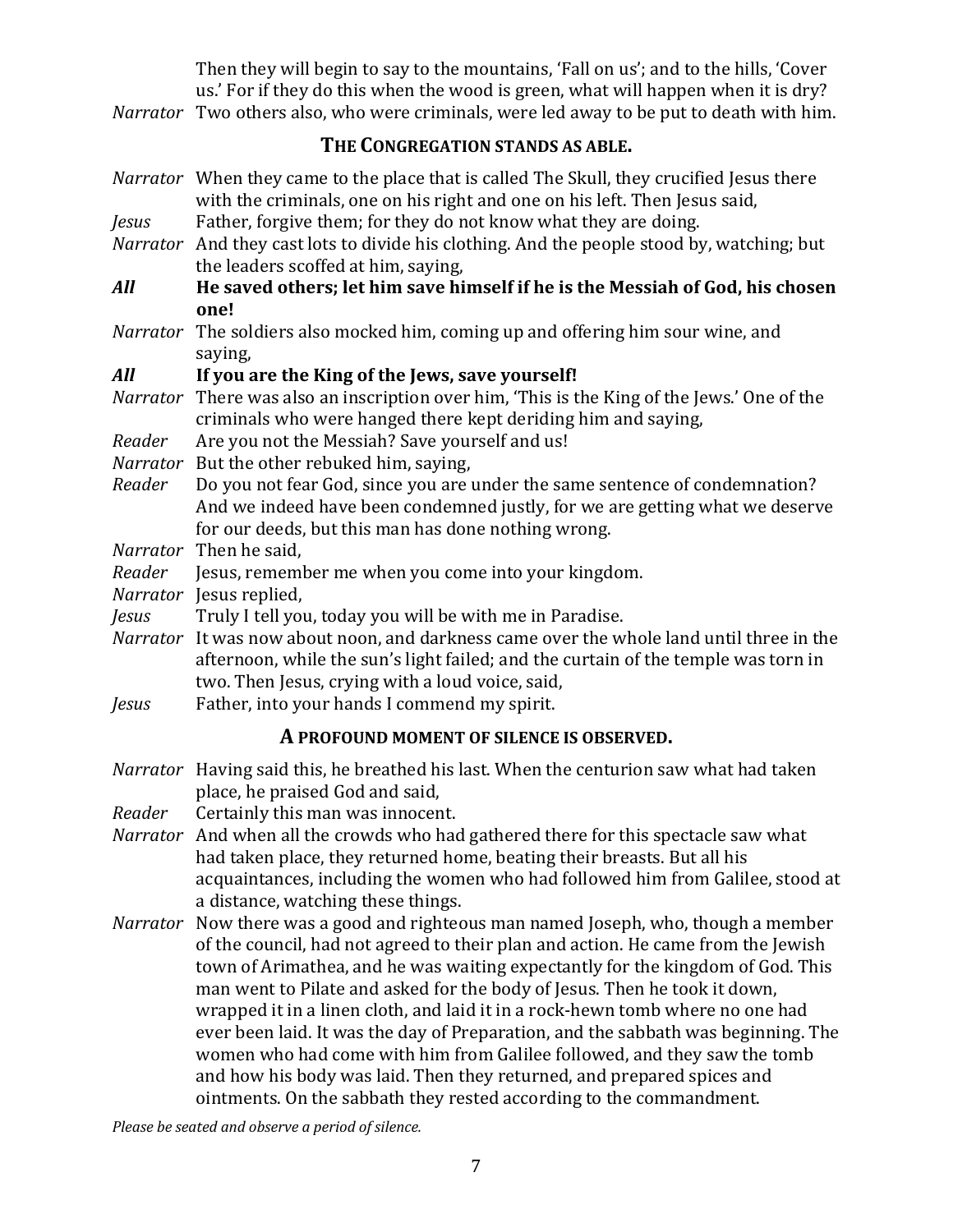# **THE HOMILY** THE REV. PAUL CLARK

*A period of silence and personal reflection follows the sermon.*

# **THE PRAYERS OF THE PEOPLE ALANA SPURLING**

Rejoicing in the light of Christ, let us pray to the Lord.

Send down your Spirit, O God, upon your Church. Fill with your life and grace Justin the Archbishop of Canterbury, Michael our Presiding Bishop, David our Bishop, and all your people. May we be good news to those poor in spirit and poor in resources. Lord, by the passion of your Christ **Hear us, and protect us. Hear us, and protect us.** 

Send down your Spirit, O God, upon us who are called by your name. In the Anglican Communion, we pray for The Church of North India, and in our diocese we pray for the work and ministry of St. James Episcopal Church in Sonora. Lord, by the passion of your Christ **Hear us, and protect us. Hear us, and protect us.** 

Send down your Spirit, O God, upon the nations of the earth. Challenge them with your justice and mercy. May Joseph our President, Gavin our Governor, Eric our Mayor, and all in authority work with integrity for the common good. Lord, by the passion of your Christ **Hear us, and protect us.** 

Send down your Spirit, O God, upon this community. Prosper the work of your church. May our lives be signs of your kingdom, and a blessing for those among whom we live and work. Lord, by the passion of your Christ **Hear us, and protect us. Hear us, and protect us.** 

Send down your Spirit, O God, upon all living in sickness or distress. Make known your healing presence to Stan, Rita, Robert, and all in need. May earth and heaven resound with your praise.

Lord, by the passion of your Christ **Hear us, and protect us.** 

Send down your Spirit, O God, upon those whom we love but see no longer. Fulfill in all who have died your promise of resurrection. May we with them come to the fulfillment of your redemption.

Lord, by the passion of your Christ **Hear us, and protect us.** 

*Presider* 0 Lord our God, accept the fervent prayers of your people; in the multitude of your mercies, look with compassion upon us and all who turn to you for help; for you are gracious, O lover of souls, and to you we give glory, Father, Son, and Holy Spirit, now and forever. **Amen.** 

# **THE PEACE**

*Presider* The peace of Christ be always with you.

*People* **And also with you.** 

Please stay in your pew. Waving, bowing, and peace signs are appropriate. Please be seated.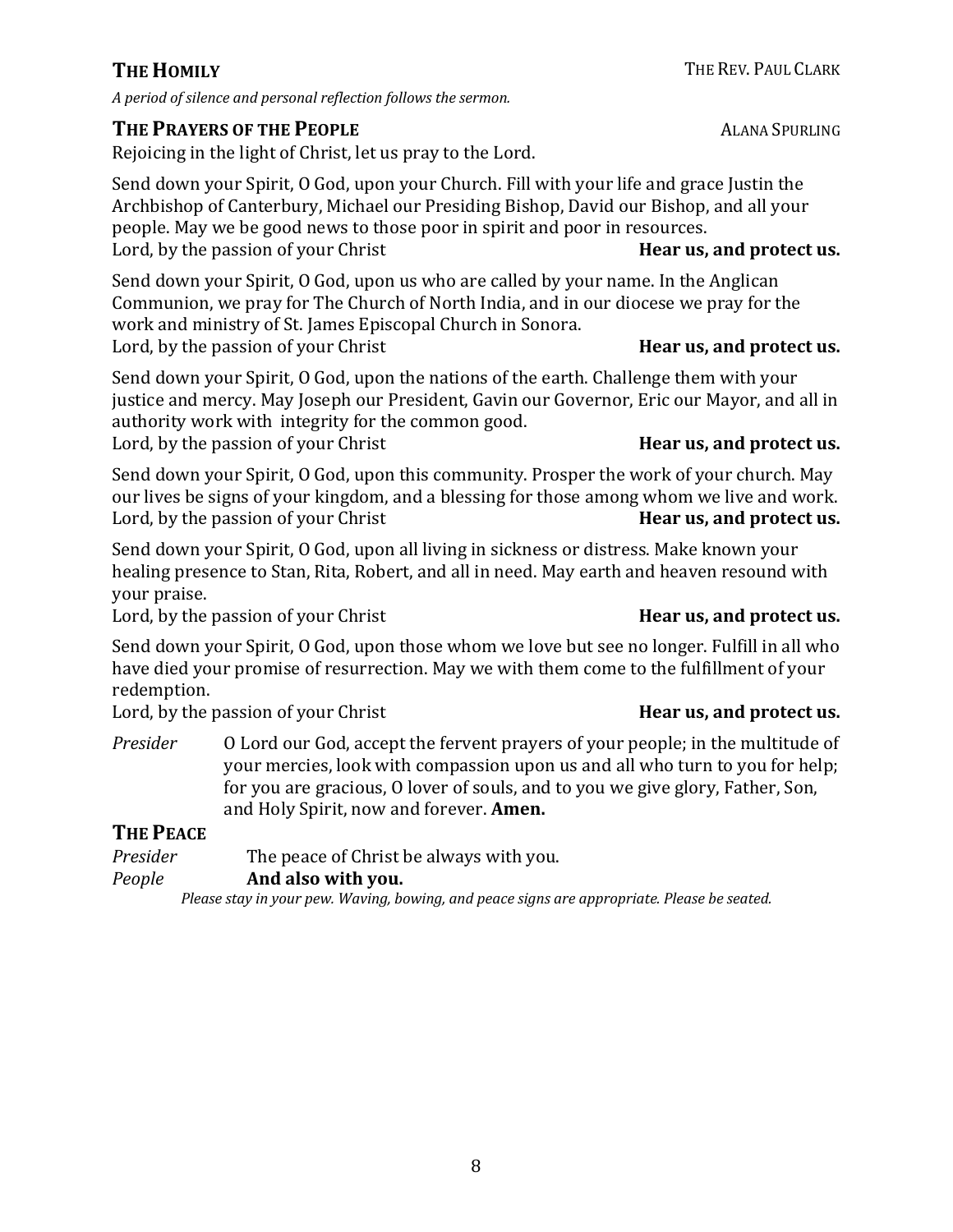### **Worship with St. Michael's during Holy Week.**

- Maundy Thursday, April 14: Zoom Evening Prayer Service, 6:30 p.m. Zoom ID: 928 461 1047, Password: StMichael
- Good Friday, April 15
	- o Service of The Way of the Cross, 12 Noon
	- $\circ$  Good Friday Service, 7:30 p.m.
- The Great Vigil of Easter, Saturday, April 16, 7:30 p.m.
- Easter Day, April 17, 10 a.m.

## **COVID Policy Changes Easter Weekend**

- Masks will be optional beginning with our Easter Vigil Service on April 16, 2022.
- We still need to stay in our pews during the Passing of the Peace.
- Communion will remain in one kind for the time being and clergy must wear masks during its distribution.

Please mail your offerings to the church (at the mailing address above) or give to the church online using tithe.ly  $(https://tithe.ly/give?c=2212452)$ .

> For pastoral care: please call Deacon Cathy at 760-384-8824 or email countmyblessings1@gmail.com

# **HOLY COMMUNION**

# **OFFERTORY INVITATION** EPHESIANS 5:2

Walk in love, as Christ loved us and gave himself for us, an offering and sacrifice to God.

|                       |                        | Please stand as able for the Offertory Hymn |              |
|-----------------------|------------------------|---------------------------------------------|--------------|
| <b>OFFERTORY HYMN</b> |                        | O SACRED HEAD, SORE WOUNDED                 | Hymnal #168  |
|                       | THE GREAT THANKSGIVING | EUCHARISTIC PRAYER A                        | (BCP p. 361) |
| Presider              | The Lord be with you.  |                                             |              |

| $1.11$ $1.01$ $1.01$ $1.01$ $1.01$ $1.01$ |
|-------------------------------------------|
| And also with you.                        |
| Lift up your hearts.                      |
| We lift them to the Lord.                 |
|                                           |

*Presider* Let us give thanks to the Lord our God.

*People* **It is right to give God thanks and praise.** 

It is right, and a good and joyful thing, always and every-where to give thanks to you, Father Almighty, Creator of heaven and earth.

Through Jesus Christ our Lord. For our sins he was lifted high upon the cross, that he might draw the whole world to himself; and, by his suffering and death, he became the source of eternal salvation for all who put their trust in him.

Therefore we praise you, joining our voices with Angels and Archangels and with all the company of heaven, who for ever sing this hymn to proclaim the glory of your Name:

**SANCTUS** *(BCP p. 362)* Holy, holy, holy Lord, God of power and might, Heaven and earth are full of your glory. Hosanna in the highest. **Blessed is he who comes in the name of the Lord. Hosanna in the highest.** 

*Then the Presider continues*

Holy and gracious Father: In your infinite love you made us for yourself, and, when we had fallen into sin and become subject to evil and death, you, in your mercy, sent Jesus Christ,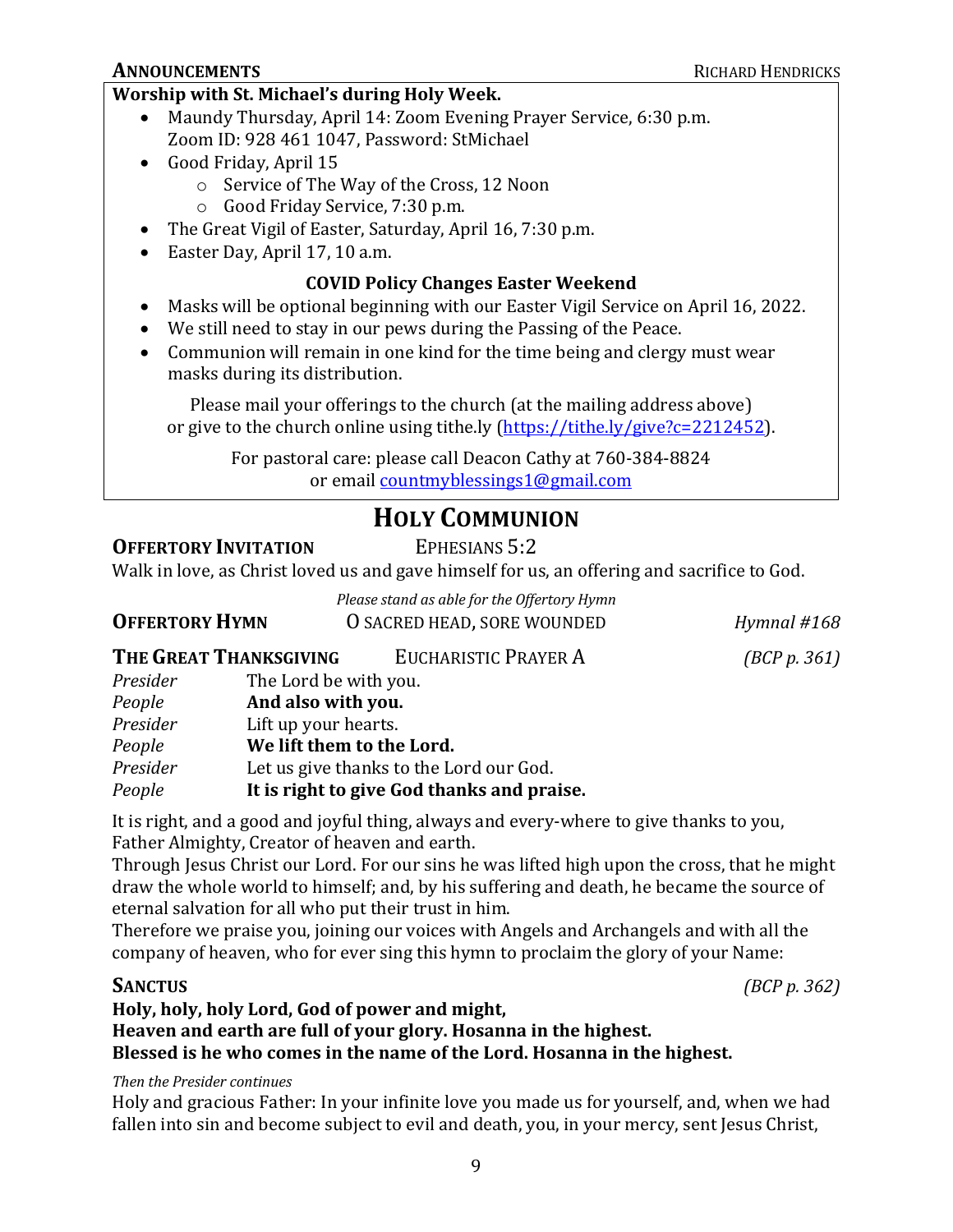your only and eternal Son, to share our human nature, to live and die as one of us, to reconcile us to you, the God and Father of all.

He stretched out his arms upon the cross, and offered himself, in obedience to your will, a perfect sacrifice for the whole world.

On the night he was handed over to suffering and death, our Lord Jesus Christ took bread; and when he had given thanks to you, he broke it, and gave it to his disciples, and said, "Take, eat: This is my Body, which is given for you. Do this for the remembrance of me."

After supper he took the cup of wine; and when he had given thanks, he gave it to them, and said, "Drink this, all of you: This is my Blood of the new Covenant, which is shed for you and for many for the forgiveness of sins. Whenever you drink it, do this for the remembrance of me."

### Therefore we proclaim the mystery of faith: **Christ has died. Christ is risen. Christ will come again.**

### *The Presider continues*

We celebrate the memorial of our redemption, O Father, in this sacrifice of praise and thanksgiving. Recalling his death, resurrection, and ascension, we offer you these gifts. Sanctify them by your Holy Spirit to be for your people the Body and Blood of your Son, the holy food and drink of new and unending life in him. Sanctify us also that we may faithfully receive this holy Sacrament, and serve you in unity, constancy, and peace; and at the last day bring us with all your saints into the joy of your eternal kingdom.

All this we ask through your Son Jesus Christ: By him, and with him, and in him, in the unity of the Holy Spirit all honor and glory is yours, Almighty Father, now and for ever. **AMEN**.

## **THE LORD'S PRAYER** (*BCP p.* 364)

And now, as our Savior Christ has taught us, we are bold to say, Our Father, who art in heaven, hallowed be thy Name, thy Kingdom come, thy will be done on earth, as it is in heaven. Give us this day our daily bread. And forgive us our trespasses, as we forgive those who trespass against us. And lead us not into temptation, but deliver us from evil. For thine is the kingdom, and the power, and the glory, for ever and ever. Amen.

## **THE BREAKING OF THE BREAD** (*BCP p.* 364)

*The Presider breaks the consecrated Bread. Presider* Christ our Passover is sacrificed for us; *People* **Therefore let us keep the feast.** 

*The Presider says*

The Gifts of God for the People of God. Take them in remembrance that Christ died for you, and feed on him in your hearts by faith, with thanksgiving.

# WHEREVER YOU ARE IN YOUR SPIRITUAL JOURNEY, YOU ARE WELCOME AT GOD'S TABLE.

Please come up to the altar rail for communion.

The Bread is given to the people using these words The Body of Christ, the bread of heaven.

*The response is:* **Amen.** 

Gluten free wafers are available upon request, please ask the minister during Communion.

# **COMMUNION MUSIC**

# **POST-COMMUNION PRAYER** *(BCP p. 365)*